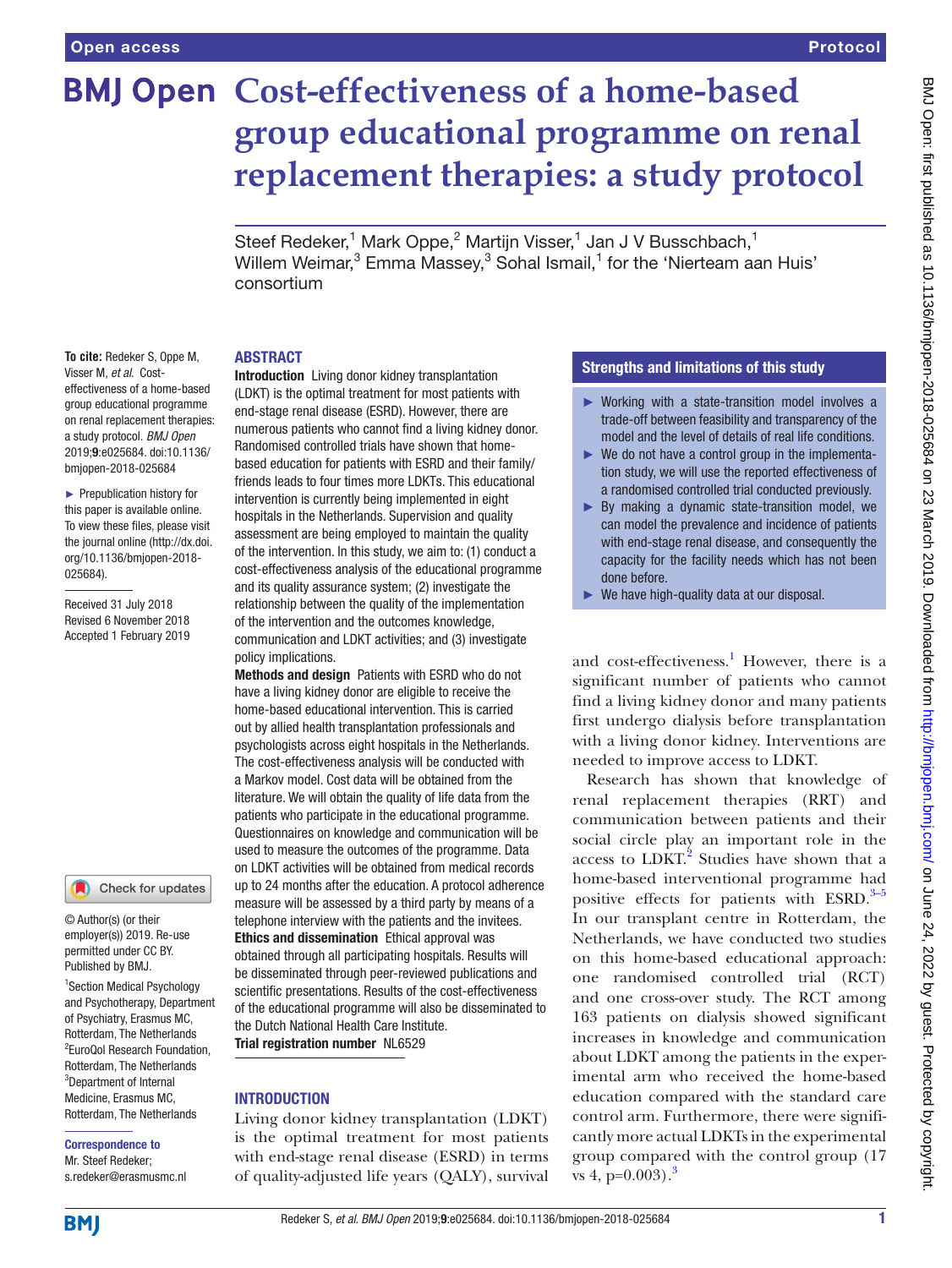The cross-over trial was aimed at patients who had not previously undergone RRT and who were eligible for transplantation. In the first phase, the experimental arm received the home-based education while the control group waited. In the second phase, the control group also received the education. This study also showed that there was a statistically significant increase in knowledge and communication regarding RRT among patients and invitees after receiving the home-based education. Of the 80 participants, 49 underwent RRT during the 2-year follow-up. Of these, 34 underwent a LDKT, of which 22 were pre-emptive.<sup>[4](#page-6-3)</sup>

Given these positive results, a home-based educational programme for patients with ESRD and their social network is currently being implemented in four regions in the Netherlands. Per region, a regional hospital and a university transplant hospital are implementing the programme. The regional hospitals will target patients who are yet to start RRT, while the university hospitals will target both these patients and dialysis patients. The educators organise the intervention in such a way that they will do 'whatever it takes', in line with one of the basic principles of multisystem therapy (MST), to make this event as patient tailored as possible.<sup>[6](#page-7-0)</sup> Supervision and quality assessment are being employed to maintain the quality of the intervention. The first aim of this study is to evaluate the cost-effectiveness of the education to support continued implementation. In this article, we present the study protocol of a cost-effectiveness analysis of the educational programme and its quality assurance system. The patient population, the standard care, the quality of the educations and the setting differ per hospital. Therefore, our second objective is to investigate the relationship between the quality of the implementation of the programme, as measured by protocol adherence, and outcome. Outcome is defined in terms of knowledge, communication and LDKT activities.

#### Hypotheses

Previous research has provided convincing evidence that transplantation costs less, gives a better survival and a higher quality of life compared with dialysis.<sup>7–9</sup> We therefore hypothesise that the relatively small incremental costs of the home-based educational programme should be cost-effective. Since it is desirable that in the future all waiting list patients can benefit from the effects of the home-based intervention, this programme should be part of standard care. Hence, a solid basis of the cost-effectiveness of that educational programme is warranted.

The second hypothesis is that higher protocol adherence among healthcare providers will be associated with more positive effects of the educational interventions. These effects include an increase in knowledge of renal disease and the treatment options, an increase in communication with family/friends about RRTs, an increase in living kidney donation activities and an increase in QALYs. If a relationship between protocol adherence and

effects is shown, a quality assurance system should be an inseparable part of the educational programme.

The third hypothesis is that a full implementation of the educational programme leads to policy implications regarding care for patients with ESRD. Full implementation may affect the need for dialysis centres and transplantation facilities. By modelling the prevalence we can estimate the need for allocating the healthcare budget. We aim to present the outcomes of the model in a budget impact analysis (BIA).

Thus, the main aim of this article is to discuss the protocol of the cost-effectiveness study of the home-based educational programme and of the quality assurance programme which are currently being implemented in the Netherlands. Additionally, potential policy implications of our hypotheses are discussed in this article.

#### Methods and design Participants and procedure

# The implementation study is being conducted in the following regions of the Netherlands: Rotterdam, Amsterdam, Nijmegen and Groningen.

The home-based educational programme is currently being implemented in eight hospitals in the Netherlands; four university transplant hospitals and four regional hospitals. Regional hospitals were included to reach those patients who are yet to start RRT and in this setting, this is the target population. In these hospitals, there is a large dialysis unit but no transplants are conducted. For these hospitals, the inclusion criteria are: ≥18 years of age, are eligible for transplantation and primary RRT required within the coming 12 months. In the regional hospitals, allied health professionals carry out the intervention. The four university hospitals incorporate both a dialysis unit and a transplant centre, therefore in this setting both patients who are yet to start RRT and dialysis patients are the target population. Eligible patients for these hospitals are required to be  $\geq 18$  years, currently undergoing RRT or required within the coming 12 months and eligible for transplantation. In the university hospitals, allied health professionals are accompanied by psychologists to carry out the intervention. The distinction between the university hospitals and the regional hospitals is in line with the protocols of the aforementioned cross-over study and the RCT. An estimate of the potential candidates for this implementation is about 50 patients per year per university centre and 20 patients per regional hospital. The implementation study will take 2years.

If patients have not been able to find living donor candidates in their social network, they will be asked whether they and their social network wish to receive home-based education from healthcare educators. The nephrologist explains to the patients that the educators will provide information about renal diseases, the different types of RRT and their impact on quality of life. Furthermore, the educators can help to discuss the possibilities of living donation within the social network of the patient. If the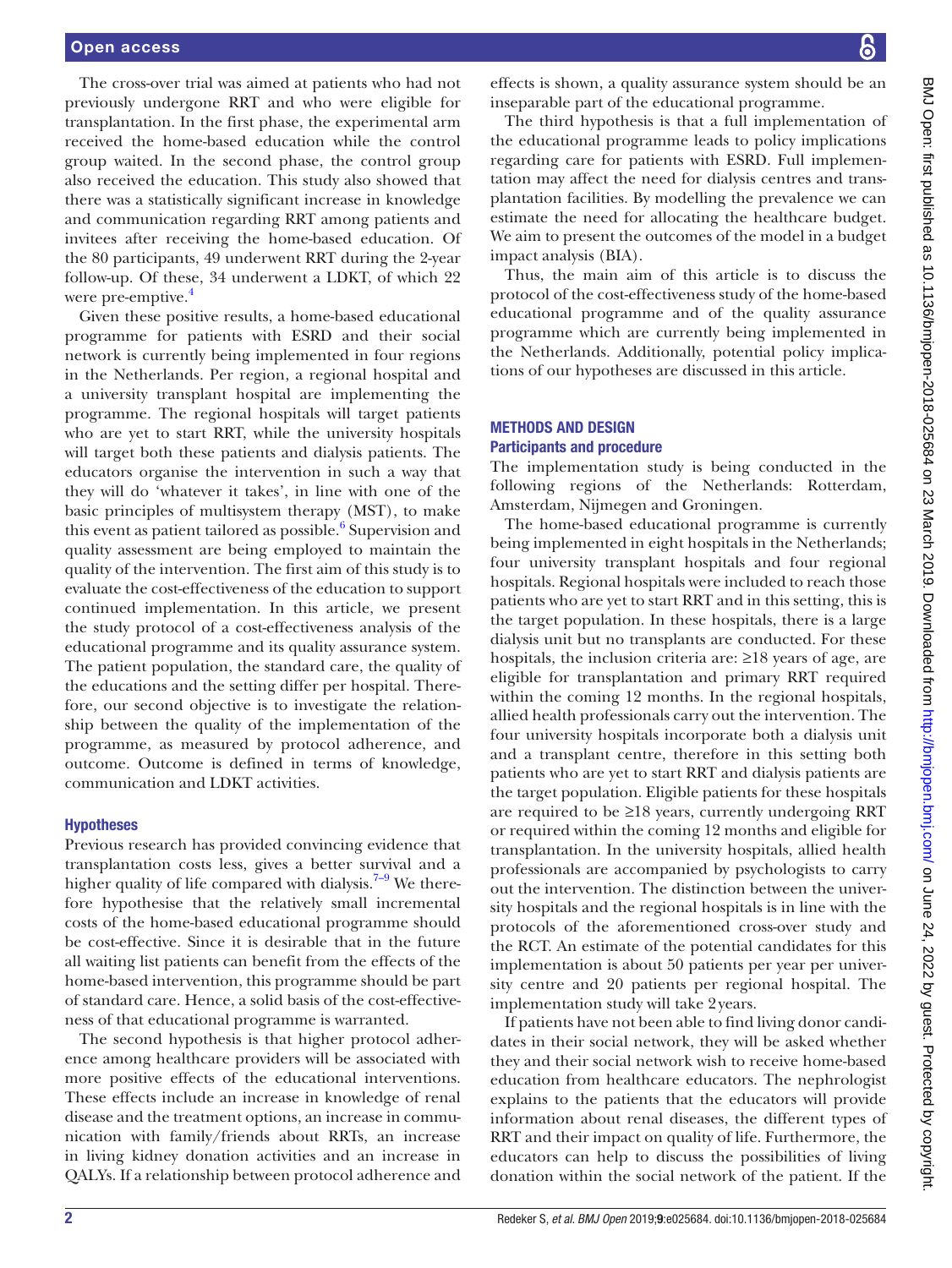patient consents to the intervention in consultation with his/her nephrologist, the healthcare educators contact the patient to make an appointment for the first home session. Patients are supported in inviting their family/ friends to the second educational session. After completion of the programme, an evaluation consultation is planned with the nephrologist. The number of patients who do not consent to participate in the study is recorded, as well as the reason for non-participation.

#### Patient and public involvement

Patients were involved in the design of the educational programme. When designing the intervention we anchored the patient participation in the project approach by relying on the results of focus groups among 50 patients from the intended target group. Their opinion was sought regarding two methods described in the literature of additional information/coaching: (1) an additional telephone consultation by the transplant doctor $10$ and (2) home education where family and friends are invited to receive knowledge about RRT. Eighty-eight per cent of the participants favoured the home-based education over the telephone consultations.<sup>11</sup> Additionally, a patient panel and organisations were involved in the development of the educational programme protocol and materials. Patients were not involved in the design of the cost-effectiveness study.

## The intervention: home-based education

The intervention consists of two sessions at the patient's home. The intervention is carried out by allied health transplantation professionals and psychologists. In the first session, the goals of the educational programme are discussed and the home-based educational meeting will be prepared. The educators will make an inventory of individuals in the patient's social network using a sociogram. This helps open the discussion on who to invite for the second session, the home-based educational meeting. The need for an independent translator is also discussed.

In the second session, the education takes place. The educators organise this session in such a way that they will do 'whatever it takes', in line with one of the basic principles of MST, to make this event as patient tailored as possible.<sup>[6](#page-7-0)</sup> The primary goal of this intervention is educational, therefore, it is not necessary that all the invitees are or become potential donors. The intervention is based on the previous RCT and cross-over studies. $3<sup>4</sup>$  A more detailed description can be found in a published protocol manuscript.<sup>12</sup>

# Measures

*Knowledge and communication* are evaluated through questionnaires among all patients and for at least one relative/friend in attendance at the home-based educational session. The knowledge about renal disease and RRTs is measured through a validated knowledge questionnaire R3K-T. This 21-item knowledge questionnaire has been developed specifically for kidney disease, and has

good psychometric properties[.13](#page-7-5) Answer categories are multiple choice and the number of correct answers is summed. The three-item communication questionnaire can be answered on a scale from 1 (completely disagree) to 5 (completely agree). An example item is 'I can talk about renal replacement therapies with my loved ones.' Finally, we assess patients' and invitees' attitude towards RRT through a nine-item questionnaire. This questionnaire can also be answered on a scale from 1 (completely disagree) to 5 (completely agree). An item example is 'I am afraid donation will harm the health of the donor.' The administration of questionnaires will take place at two occasions: (1) prior to the education either during an outpatient visit after signing the 'informed consent form' or during the first session; and (2) shortly after the second session.

*Protocol adherence measures*: After every completed home intervention an independent telephone evaluation is conducted with the patient and a relative/friend who attended the education programme, to measure the degree of protocol adherence of the educators. The independence is guaranteed through an independent party, specialised in treatment adherence measurement ([www.](www.Praktikon.nl) [Praktikon.nl\)](www.Praktikon.nl). Protocol adherence in this implementation is defined as the extent to which the different teams carry out the educational programme as described in the protocol. Measurement is done with an adaptation of the 'Treatment Adherence Measures' (TAM) questionnaire.<sup>[14](#page-7-6)</sup> TAM is scored on a 0–1 scale, where 1 stands for complete protocol adherence. The results of the TAM can be used for research purposes and to give the educators feedback on the quality of their interventions during the implementation phase.

# Cost-effectiveness

# **Costs**

The latest published research on costs of dialysis and transplantation in the Netherlands dates back from the late 1990s.<sup>[7](#page-7-1)</sup> Currently, research on costs of dialysis and transplantation is in its final phase. We will use this forthcoming data (De Wit, personal communication). This cost data is of high quality, as it is based on the national database of insurance companies from 2014, which consists of records from 99% of all Dutch citizens. Cost calculations will include costs of dialysis modality, dialysis access, transplant procedure, other hospital costs, primary care costs, mental healthcare, medication outside the hospital, medical devices, healthcare abroad, transport and other costs. Healthcare costs for transplantation include preparatory research, transplant operation, guidance, after care, donor expenses, dialysis procedure, other hospital costs, primary care, mental healthcare, medication outside hospital, medical devices, healthcare abroad, transportation and other costs. These include all the healthcare costs associated with RRT. Since it is recommended that cost-effectiveness analysis is conducted from a societal perspective, we also aim to calculate the productivity costs[.15](#page-7-7) Productivity costs will be estimated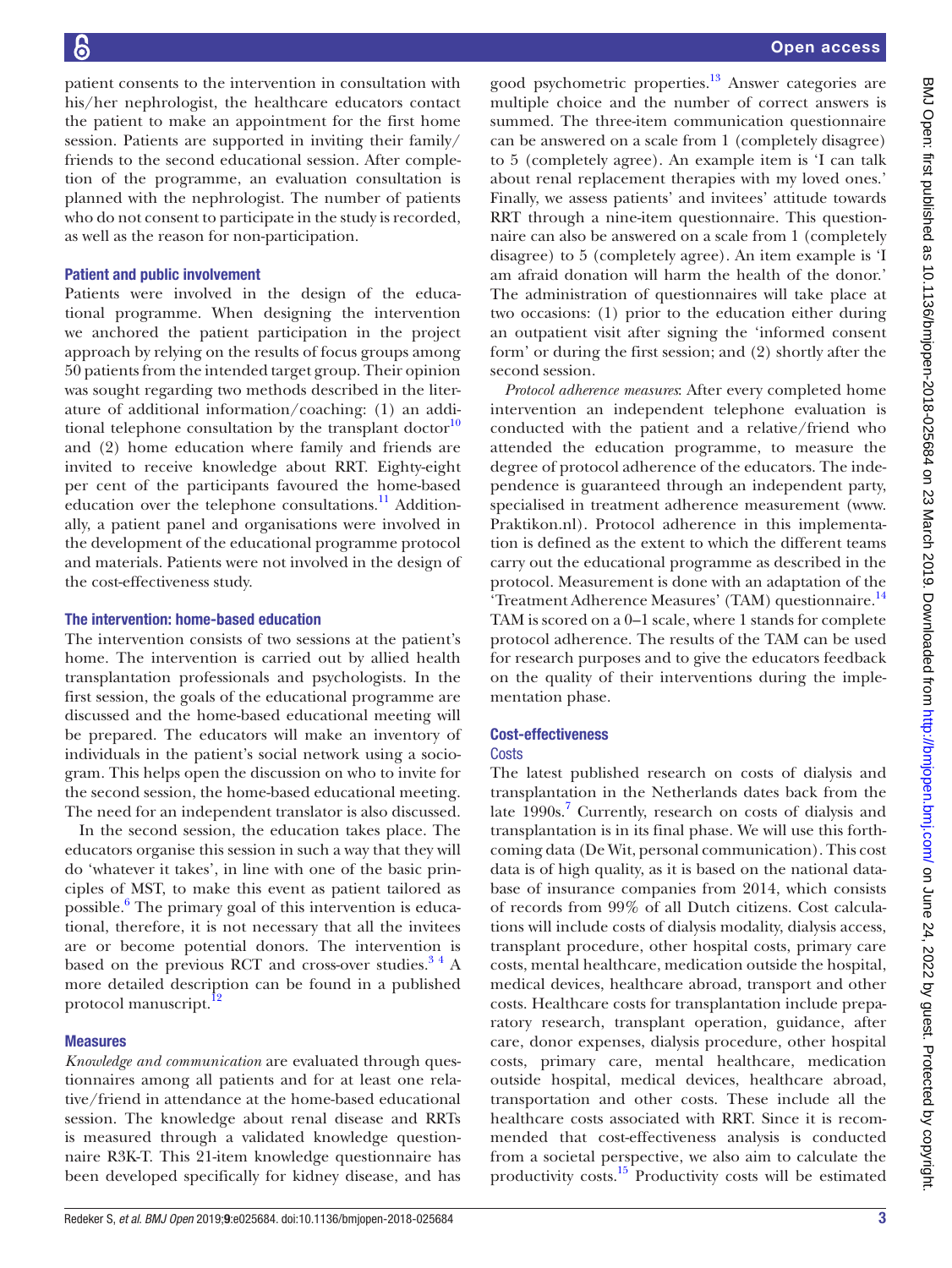with the friction cost method, as recommended in the Dutch guidelines for economic evaluation.<sup>[16](#page-7-8)</sup> Besides that the work situation of patients participating in the study is recorded, some research has been done regarding labour participation of patients with ESRD.[17 18](#page-7-9) The costs of the home-based intervention and the quality assurance will be estimated on the basis of the current practice in the implementation. Informal care costs will be estimated from the literature.<sup>[19](#page-7-10)</sup> The costs of the intervention are recorded per centre.

## **Effects**

In health economics the effects of interventions under evaluation are preferably expressed in QALYs.<sup>[15](#page-7-7)</sup> Research on QALYs of different dialysis modalities is widespread, $8^{20}$   $21$  but instruments and patient background variables vary. Therefore, we are currently in the process of collecting quality of life data from both patients who are yet to start RRT and dialysis patients prior to the intervention, through the 5-level version of EuroQol-5 Dimension (EQ-5D-5L), the quality of life instrument recommended in the Dutch guidelines for health economics[.16](#page-7-8) We also collect quality of life data from patients after the intervention. The educators administer the EQ-5D-5L questionnaire to patients at baseline, 6, 12 and 24 months after the intervention by telephone.

#### Markov model

To assess the cost-effectiveness of the implementation of the home-based educational programme, we will build a 'Markov simulation model'. This model will assess the costs and effects of ESRD treatments as it simulates the course of treatment and disease of the patients. The model will have a similar structure as a previously published model on this population, $7$  with some important updates and improvements. Unlike that Markov model, which used multivariate and univariate sensitivity analyses,<sup>7</sup> our model will include probabilistic sensitivity analysis using Monte Carlo simulation. Consequently, uncertainty of all values is considered simultaneously, and the uncertainty in each parameter is assumed to possess a probability distribution.<sup>22</sup> The model will run 10000 simulations in Microsoft Excel, V.2010. By using probabilistic sensitivity analyses we follow current guidelines in health economics.<sup>[16 23 24](#page-7-8)</sup> A Markov modelling technique is applicable because the decision problem involves risk that is continuous over time, the timing of events is important and events may happen more than once.<sup>[25](#page-7-13)</sup> Within a Markov simulation, the time horizon of the study is divided into a number of discrete time periods, the so-called Markov cycles. A Markov process is based on the idea that patients are always in a certain disease state and that they can change between disease states once during each cycle. By assigning effects to each disease state and keeping track of the time patients remained in each disease state, long-term effects can be calculated. For this cost-effectiveness analysis the effects and cost per health state do not change because of the intervention. We expect that there will be more

<span id="page-3-0"></span>Table 1 Overview of parameters and sources in the Markov model

| TIUUTI                                                                                                             |                                                                                                                                                                                                                                                                                                                                           |
|--------------------------------------------------------------------------------------------------------------------|-------------------------------------------------------------------------------------------------------------------------------------------------------------------------------------------------------------------------------------------------------------------------------------------------------------------------------------------|
| <b>Parameter</b>                                                                                                   | <b>Sources</b>                                                                                                                                                                                                                                                                                                                            |
| Costs<br>1. Medical costs<br>2. Intervention costs<br>3. Costs of<br>productivity losses<br>4. Informal care costs | 1. Cost study of RRT in the<br>Netherlands by de Wit et al<br>(forthcoming)<br>2. Are recorded in the current<br>implementation study<br>3. Work situation of patients is<br>recorded in the implementation<br>study and use of (Dutch)<br>literature. <sup>16 17</sup><br>4. Will be estimated from existing<br>literature <sup>18</sup> |
| Effects (QALYs)                                                                                                    | EQ-5D-5L is conducted prior to<br>the intervention and 6, 12 and<br>24 months after the intervention.                                                                                                                                                                                                                                     |
| <b>Transition probabilities</b><br>1. Between treatment<br>modalities<br>2. Mortality rate                         | Estimated from the database of<br>Nefrovisie                                                                                                                                                                                                                                                                                              |
| Incidence rates                                                                                                    | Estimated from the database of<br>Nefrovisie                                                                                                                                                                                                                                                                                              |
| <b>Effect size of the</b><br>intervention                                                                          | Used from previous studies <sup>34</sup>                                                                                                                                                                                                                                                                                                  |
|                                                                                                                    |                                                                                                                                                                                                                                                                                                                                           |

EQ-5D-5L, 5-level version of EuroQol-5 Dimension; QALY, qualityadjusted life years; RRT, renal replacement therapy.

LDKTs because of the intervention. Therefore, besides the costs of the programme, only the transition probabilities will change because of the intervention and will be the only difference between the baseline and the post implementation situation. [Table](#page-3-0) 1 shows an overview of the parameters used and the source.

#### Model description

A simplified graphical representation of the Markov model showing only the treatment categories, rather than all the individual Markov states is represented in [figure](#page-4-0) 1. Patients continuously enter the model (inflow) at the start of the cycle and can start on haemodialysis, peritoneal dialysis or transplantation. From there they can move between these treatment modalities. Diabetics and non-diabetics are modelled separately since the transition probabilities between the treatment modalities differ between these groups. Since the incidence of kidney failure is increasing, we will also model this in the cost-effectiveness analysis. This will be calculated using data from the database of *Nefrovisie*, a large national database with records of patients with ESRD. As stated before, the model will include probabilistic sensitivity analysis using Monte Carlo simulation. This means that mean numbers of patients per year per treatment modality will be modelled, and the uncertainty surrounding those mean numbers of patients (ie, 95% CIs). Transition probabilities and incidence rates will be based on primary data and will include uncertainty. Costs and utilities will be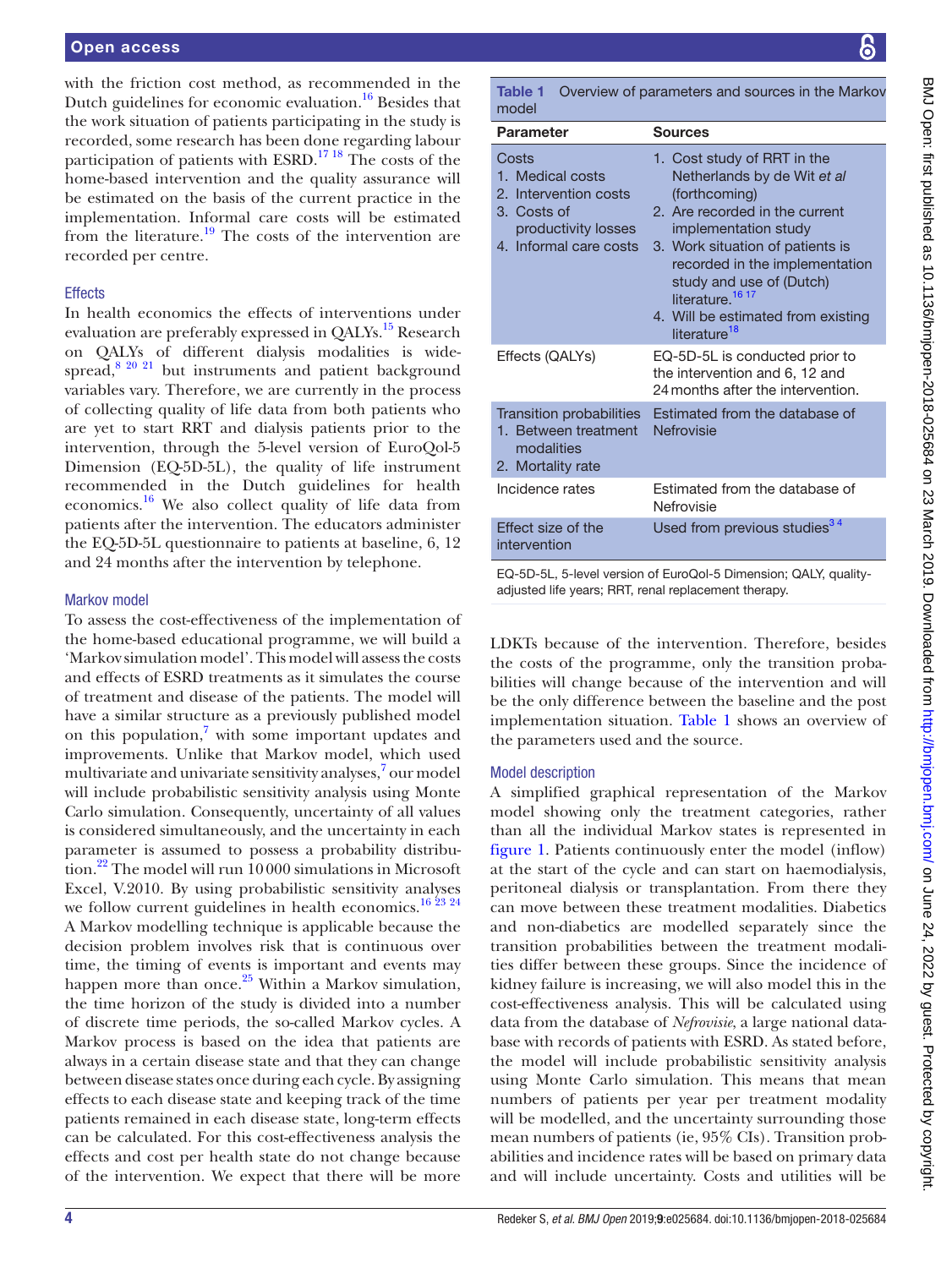

<span id="page-4-0"></span>Figure 1 A simplified graphic representation of the Markov model with the different health states and the transition possibilities between the health states.

included in the model as distributions rather than point estimates.

## Markov states

The Markov states are based on the treatments currently available in the Netherlands. These are: full care centre haemodialysis, limited care centre haemodialysis, home haemodialysis, continuous ambulatory peritoneal dialysis, continuous cyclic peritoneal dialysis, deceased donor kidney transplantation and LDKT. Since transition probabilities and costs may differ over time, that is, a patient who is in his second year of haemodialysis has a different mortality chance than a patient who just started with haemodialysis, we will define separate Markov states for the first year of treatment and subsequent years of treatment for each specific modality. Incident patients who enter the model and prevalent patients who switch between treatment modalities are assigned to the first year Markov states, whereas patients who spend more than 1year in any health state are transferred to the subsequent years of that same treatment modality.

#### **Outcomes**

The outcome of the implementation will be compared with the baseline situation; the situation before this programme was implemented. The effect size, in terms of an increase in LDKT, will be used from the RCT conducted earlier. Through sensitivity analyses an estimation can be made of the cost-effectiveness of the intervention whether this assumption is either an underestimation or overestimation. A critical assumption will be the extrapolation of the effects after the 2 years.

# Quality assurance

This study has also implemented a central quality assurance system. We hypothesise that the effectiveness is moderated by the protocol adherence of the team of healthcare professionals. In the implementation study, it might be possible that there are differences in the way teams and centres adhere to the protocol. Protocol adherence measures will be assessed by a third party by means

of a telephone interview with the patients and the invitees. Patients and invitees are asked for their opinion and level of satisfaction regarding the way in which the intervention was delivered. Patients and invitees are asked to answer the 15-item TAM scoring list. Items are rated on a Likert scale (1 not at all to 5 very much). Only items that are rated with a 5 will be regarded as fully adherent. Items scored with a 1–4 will be regarded as non-adherent. The outcome of the protocol adherence will be associated with the gain in knowledge and communication skills. We will also look if there is a correlation between the protocol adherence and the amount of LDKTs. A part of the quality assurance is a training that all professionals who conduct the home interventions must take part in. During this training, issues are discussed such as: how to convey uniform and complete information to the patient, how to behave during the home visits, how to create an alignment of the goals of the home visit with the patients, how to assist the patient in inviting friends and relatives, how to deal with emotional moments, how to discuss delicate topics with respect to individual feelings and opinions and, finally, how to ensure no detrimental psychosocial effects of the education occur for the patients and his/ her family/friends. All these aspects can be executed in different ways by the educators. A supervisor evaluates the home visits with each team separately every 6weeks and discuss difficult cases. After these meetings the supervisor is graded by the educators through a 10-item questionnaire regarding the content of the teaching and the interpersonal delivery of the supervisor. Furthermore, the supervisor will bring together all educators for a so-called intervision meeting every 3months. These intervision sessions are meant to discuss the home visits with each other in order to learn from each other and to keep the procedures similar.

# **DISCUSSION**

We presented a protocol for assessing the cost-effectiveness of our home-based educational programme and its generalisability. The implementation of the educational programme might both benefit patients and society.

*Cost-effectiveness:* If indeed our hypotheses are confirmed, and the home-based educational programme is cost-effective, then there are convincing arguments to make the programme standard care in the Netherlands. Health insurers already expressed their interest in the programme; this implementation study is supported by *Zorgverzekeraars Nederland* (the Netherlands Health Insurers), which is the 'umbrella organization' of all health insurers in the Netherlands. Additionally, the Dutch Kidney Foundation supports the programme and contributed through three grants in the developmental phases of the home-based educational programme. The Dutch Kidney Foundation is a non-profit organisation which subsidises research and innovation in nephrology and renal transplantation care. Indeed, the health insurance companies have good reason to be interested,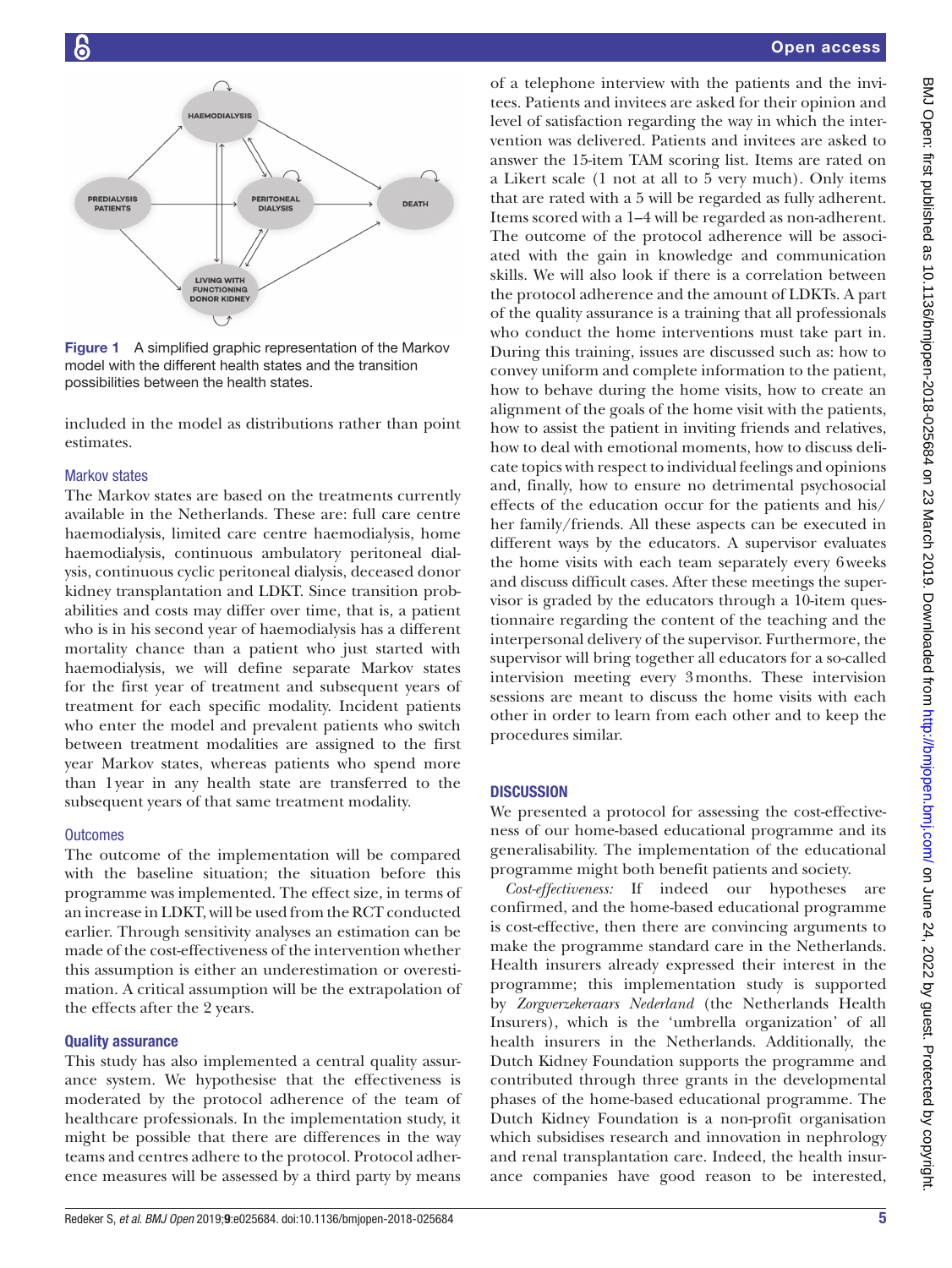as dialysis is costly. In the Netherlands, 1% of the total healthcare budget is spent on patients with ESRD, who only constitute  $0.0006\%$  of the population.<sup>[26 27](#page-7-15)</sup> Furthermore, transplantation is associated with higher quality of life for patients with ESRD compared with dialysis treatment. It is therefore valuable, from both patient and societal perspective, to conduct a complete and extensive cost-effective analysis and consequently to follow-up those results in terms of policy.

#### Quality assurance system

Protocol adherence may be of importance to guarantee the effects of the home-based education. First, we expect a positive relation of adherence with outcome in terms of communication, knowledge and the number of transplantations. Second, any problems or regrets of donors and/or patients can only be justified if the evidencebased protocol was followed. The protocol has also been developed after thorough ethical consideration (28), which justified all characteristics of the programme. It can therefore be argued that health insurance makes reimbursement indispensable of the degree of protocol adherence of healthcare suppliers. Moreover, they should facilitate the quality assurance system as an integral part of the programme and ensure that the quality of the interventions is independent of the healthcare suppliers.

## Limitations

Investigating the (cost-)effectiveness of the home-based educational programme has its limitations. In health economics modelling, there is always a trade-off between the feasibility and transparency of the cost-effectiveness model and the level of details of real-life conditions as represented in the model. The more details, the more the model resembles real life, but the downside is that data should be available at that same level of detail and that the model becomes too complex in its feasibility. An example is that we assume that the mortality on dialysis is the same in the second and following years on dialysis. Hence, we know from literature that the mortality chance changes, but the data in later years are scarce and again the model would become more complex, as more 'tunnels states' have to be introduced. We expect that this trade-off will be most prominent in the transition changes between health states. We expect less obvious trade-offs for costs and utility assessment, as we have sufficient data for those variables.

# **Cooperation**

This investigation is a cooperation between many parties, who all have expressed their support. Obviously, it is possible that this support can be withdrawn for several reasons. For instance, we depend on data from a large national database with records of patients with ESRD (*Nefrovisie*). Hence, much efforts are and will be put in preserving relationships and communication in order to maximise fair successful implementation chances for the programme.

## Ethical considerations

Another challenge that we face is the ethical consideration of promoting living kidney donation through a home-based intervention. Previous studies on the ethics of this argued that such promotion is justified only when the conditions are met, such as (1) participation must be completely voluntary throughout the intervention, (2) no undue pressure should be put on the participants, (3) the education is neutral and non-directive, and (4) the purpose and the procedure should be clear to all participants.<sup>28 29</sup> That does not mean there are no negative consequences whatsoever, but it does mean that the positive outcomes outweigh the negative. It could well be that a patient and/or a donor may regret the decision to have undertaken a transplantation with a kidney of a living donor, and that the donor and/or patient, in hindsight, may have felt undue pressure to donate a kidney. Adherence to the protocol will minimise these potential negative effects. However, it is possible that regret or pressure could lead to negative publicity for the programme. That is a risk since such negative publicity could impede the chances of implementing the programme as standard care.<sup>30</sup> Especially considering that deceased organ donation is currently subject to controversy in the Netherlands since the government and parliament have accepted a donor law. This law is an opt-out system entailing a positive 'no-objection' deceased donor organ donor registration as a default for all Dutch citizens. $31$  Given this potential harm due to negative publicity it is crucial to have (1) a protocol which is justifiable from a medical ethical perspective, (2) widespread support from the various organisations involved, and (3) a high quality in terms of protocol adherence and trained adequate educators. If these conditions are met, the quality of the process then justifies its outcome, which is a subtle trade-off between positive and negative outcomes.

# Implementation

Another challenge is the generalisability of the results of the previous effect study on home-based interventions done in Rotterdam. The RCT in the Rotterdam transplant area has shown that the home-based educational programme leads up to four times more LDKTs. The trial took place at the academic transplant centre (Erasmus Medical Centre in Rotterdam) where extensive efforts were already undertaken as part of the standard care to promote LDKTs. $332$  It is possible that in other transplant areas in the Netherlands, with less experience regarding promoting LDKT, effectiveness in terms of amount of LDKTs may differ. On one hand, this more cautious attitude may lead to lower results than in the Rotterdam transplant area. Hence, organisational conditions within those transplant centres may not optimally facilitate the favourable results of the interventions. On the other hand, if the number of LDKTs was lower than in the Rotterdam area, and the uptake of the intervention is high, the effect could even be higher than in the Rotterdam area. This is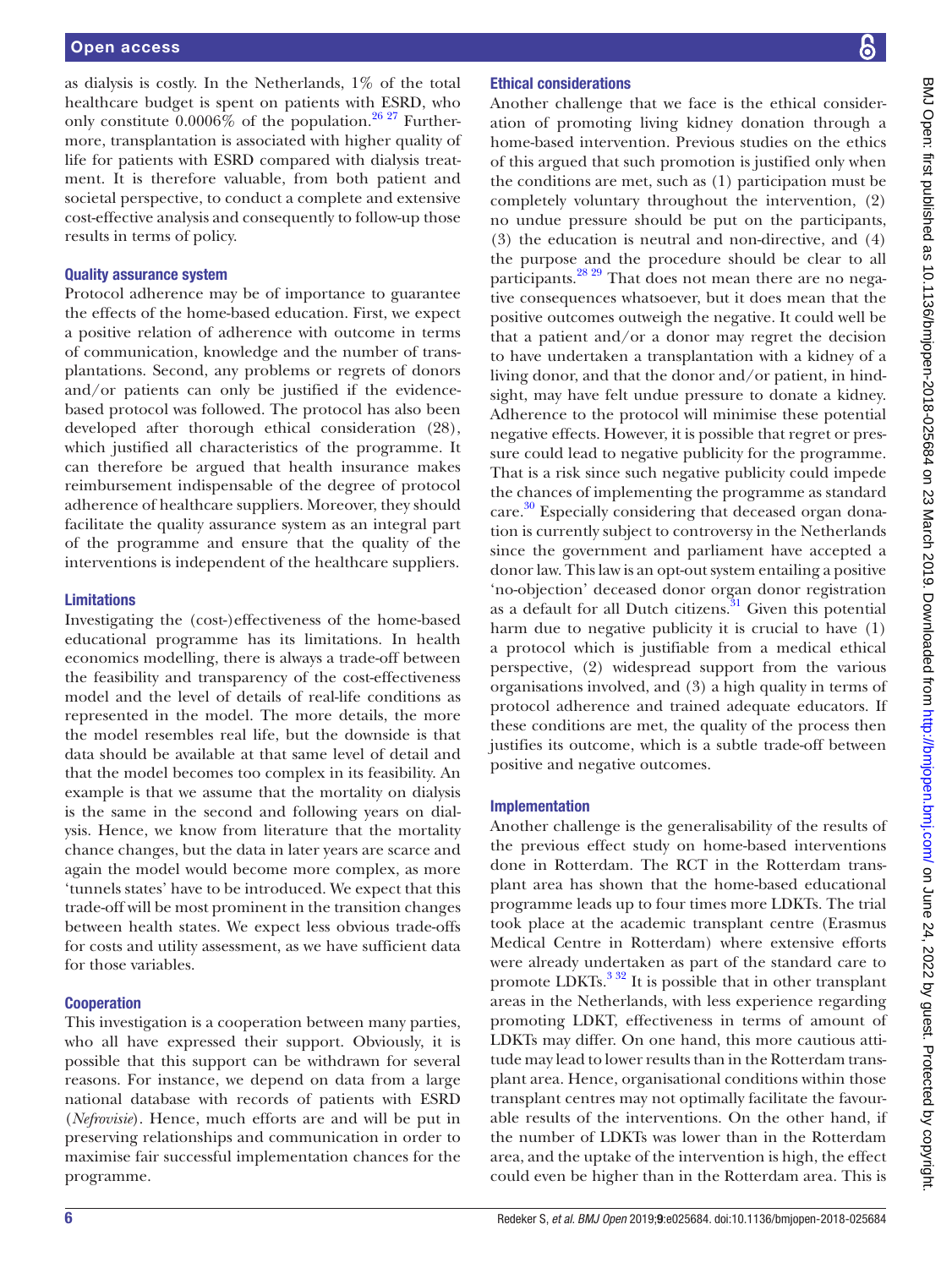due to a higher effect potential in those centres where living donation was not promoted as actively.

#### Learning curve

As with all new programmes, educators will inherently experience a learning curve during the first part of the implementation, which could influence the effectiveness of the programme. For instance, the goal of 50 patients per year per academic transplant centre and the goal of 20 patients per regional hospital may not be reached. Regular supervision (on-the-job) training and peer-topeer coaching may help overcome this, but a learning curve is unavoidable.

#### Policy implications

One of the main pillars of an efficient healthcare system is the ability to provide effective care to patients when needed. It is therefore necessary to have information on the effectiveness of the interventions and their cost to convince policymakers to reimburse the treatment. If the analysis confirms the effectiveness as well as the cost-effectiveness of the home-based educational programme, we recommend that this intervention should be part of standard care.

If the home-based educational interventions would become standard care, this could have several implications. First, it can be expected that patients who are unable to find a living donor will nevertheless profit from an increase number of living kidney donations, as the demand for deceased donor kidneys drops. In other words, the increase in living donation will further lower the waiting list for deceased donor donation as well and thereby increase the chance of a deceased donor donation for those patients without a living donor increases.

Second, the composition of the population of patients with ESRD may change. For instance, it can be expected that the proportion of patients on dialysis will drop and patients with a life-sustaining transplanted kidney will increase. This might have an influence on the demand for dialysis centres and the need for transplantation facilities. We, therefore, aim to incorporate this in a so-called dynamic model to estimate the prevalence over time. When modelling the prevalence, we could make estimates of the need for dialysis centres and transplantation facilities. However, modelling the facility is surrounded by uncertainty. For instance, dialysis centres may have financial incentives to fulfil dialysis capacity. If this would be the case, there will be no monetary benefits for society by increasing the transplant facilities if the proportion of dialysis capacity remains the same. This would mean that there will only be an increase in the average quality of life of patients with ESRD.

Finally, a cost-effectiveness analysis only might not be sufficient to set policy change in motion. Therefore, we anticipate that a policy recommendation accompanied with a BIA will also be required. A BIA addresses the expected changes in the expenditure of a healthcare

system after the adoption of a new intervention. It can also be used for budget and resource planning.<sup>33 34</sup>

#### **CONCLUSION**

If our hypotheses are confirmed, we hope by presenting an extensive cost-effectiveness analysis, a BIA, and a policy recommendation that policy change will be set in motion, which again would benefit both patients with ESRD and society.

Correction notice This article has been corrected since it first published online. The open access licence type has been amended.

Acknowledgements All authors express their gratitude to the participating hospitals, the educators and their supervisors.

Collaborators Frederike Bemelman, Karlijn van der Pant, Nicole Zwiers, Marion van Milgen-Adriaens (AMC); Jacqueline van de Wetering, Willem Weimar, Emma Massey, Sohal Ismail, Marian van Noord, Jan van Busschbach, Steef Redeker, Daphne Jansen, Karin Wageveld (EMC); Izaäk Clarisse, Daan Hollander, Petra van de Linde, Cora van Dijk (JBZ); Rene van den Dorpel, Ellen Rovers, Dianne van Dongen, Ton van Kooij, Tahnee van der Marel (Maasstad Ziekenhuis); Harald Brulez, Lobbetje Zwiers, Eline Wisse (OLVG), Ine Dooper, Luuk Hilbrands, Merle Lobeek, Sabine Hopman (Radboud UMC), Jan-Stephan Sanders, Stefan Berger, Jannet Waijer, Merel Kisteman (UMCG); Marco Mahangoe, Margriet Dekker-Janssen, Frieda Hutten, Janet Potgieter (ZGT); Charlotte Boonstra (De Viersprong)

Contributors SR drafted the manuscript. MO, MV, JJVB, WW, EM and SI provided significant critical intellectual contributions. All authors reviewed and approved the final version of the manuscript and agree to be accountable for all aspects of the work.

Funding The research is funded by the Dutch Kidney Foundation (Nierstichting). The implementation is supported by Dutch Health Insurers (Zorgverzekeraars Nederland).

Competing interests None declared.

Patient consent for publication Not required.

Ethics approval Ethical approval is obtained through all participating hospitals. Results will be dissemnitated through peer-reviewed publications and scientific presentations. Results of the cost-effectiveness of the educational programme will also be disseminated to the Dutch National Health Care Institute.

Provenance and peer review Not commissioned; externally peer reviewed.

Open access This is an open access article distributed in accordance with the Creative Commons Attribution 4.0 Unported (CC BY 4.0) license, which permits others to copy, redistribute, remix, transform and build upon this work for any purpose, provided the original work is properly cited, a link to the licence is given, and indication of whether changes were made. See: [https://creativecommons.org/](https://creativecommons.org/licenses/by/4.0/) [licenses/by/4.0/](https://creativecommons.org/licenses/by/4.0/).

#### **REFERENCES**

- <span id="page-6-0"></span>1. Mahillo B, Carmona M, Álvarez M, *et al*. 2009 global data in organ donation and transplantation: activities, laws, and organization. *[Transplantation](http://dx.doi.org/10.1097/TP.0b013e31823360b1)* 2011;92:1069–74.
- <span id="page-6-1"></span>2. Kranenburg LW, Zuidema WC, Weimar W, *et al*. Psychological barriers for living kidney donation: how to inform the potential donors? *[Transplantation](http://dx.doi.org/10.1097/01.tp.0000284981.83557.dc)* 2007;84:965–71.
- <span id="page-6-2"></span>3. Ismail SY, Luchtenburg AE, Timman R, *et al*. Home-based family intervention increases knowledge, communication and living donation rates: a randomized controlled trial. *[Am J Transplant](http://dx.doi.org/10.1111/ajt.12751)* 2014;14:1862–9.
- <span id="page-6-3"></span>4. Massey EK, Gregoor PJ, Nette RW, *et al*. Early home-based group education to support informed decision-making among patients with end-stage renal disease: a multi-centre randomized controlled trial. *[Nephrol Dial Transplant](http://dx.doi.org/10.1093/ndt/gfv322)* 2016;31:823–30.
- 5. Rodrigue JR, Cornell DL, Lin JK, *et al*. Increasing live donor kidney transplantation: a randomized controlled trial of a home-based educational intervention. *[Am J Transplant](http://dx.doi.org/10.1111/j.1600-6143.2006.01623.x)* 2007;7:394–401.